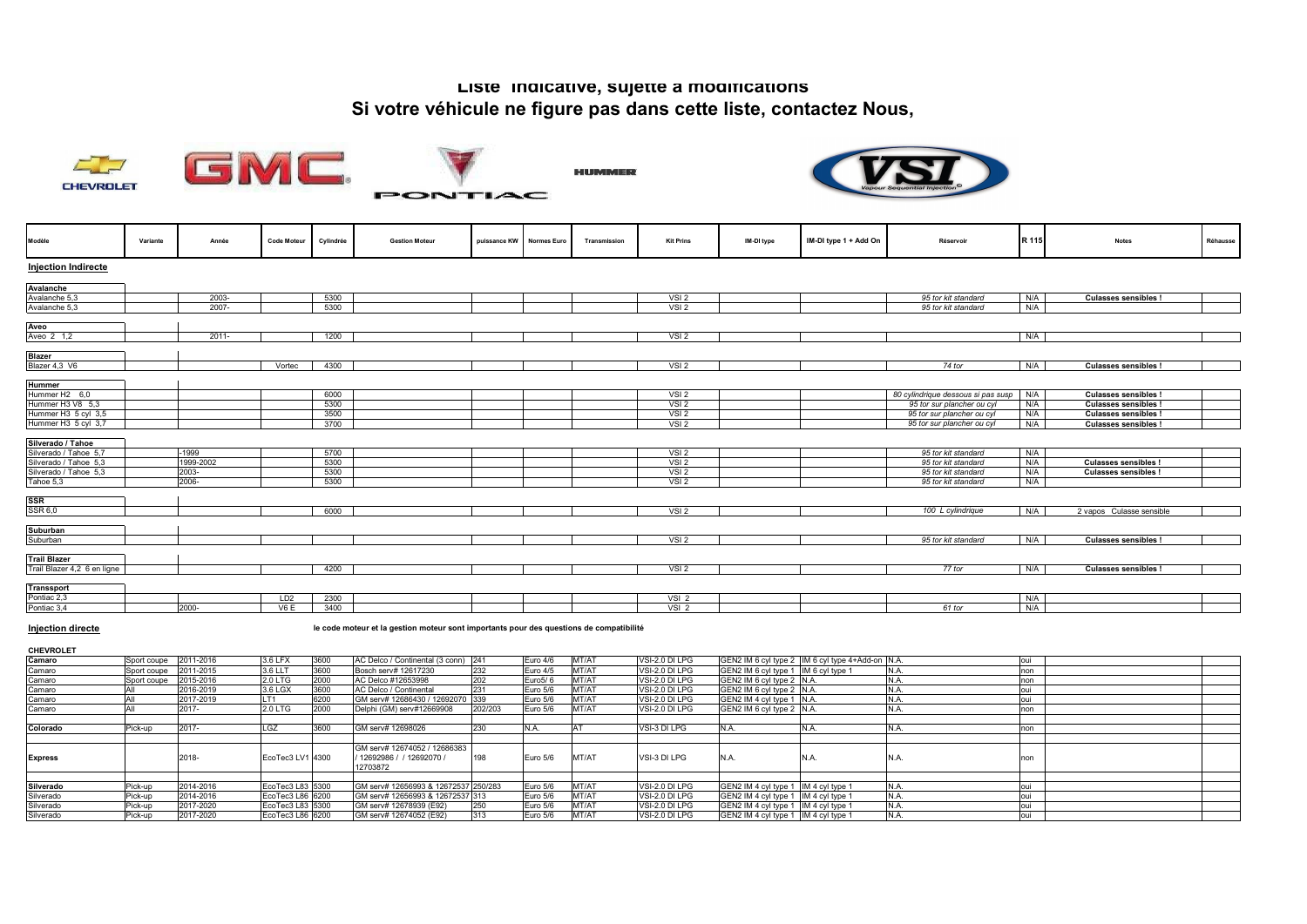## **Liste indicative, sujette à modifications Si votre véhicule ne figure pas dans cette liste, contactez Nous,**











| Modèle                | Variante   | Année     | <b>Code Moteur</b>                   | Cylindrée | <b>Gestion Moteur</b>                                                | puissance KW   | Normes Euro         | Transmission | <b>Kit Prins</b>                 | IM-DI type                                                                   | IM-DI type 1 + Add On                            | Réservoir    | R 115      | <b>Notes</b> | Réhausse |
|-----------------------|------------|-----------|--------------------------------------|-----------|----------------------------------------------------------------------|----------------|---------------------|--------------|----------------------------------|------------------------------------------------------------------------------|--------------------------------------------------|--------------|------------|--------------|----------|
| Silverado             | Pick-up    | 2014-     | EcoTec3 LV1 4300                     |           | GM serv# 12674052 / 12686383<br>12692986 / / 12692070 /<br>12703872  | 198            | Euro 5/6            | MT/AT        | VSI-3 DI LPG                     | N.A.                                                                         | N.A.                                             | N.A.         | non        |              |          |
| Silverado             | Pick-up    | 2014-     | EcoTec3 LV3 4300                     |           | 3M serv# 12674052 / 12686383<br>12692986 / / 12692070 /<br>12703872  | 212            | Euro 5/6            | MT/AT        | VSI-3 DI LPG                     | N.A.                                                                         | N.A.                                             | N.A.         | non        |              |          |
| Silverado             | Pick-up    | 2014-     | EcoTec3 LV3 4300                     |           | GM serv# 12674052 / 12686383<br>12692986 / / 12692070 /<br>12703872  | 213/221        | Euro 5/6            | MT/AT        | VSI-3 DI LPG                     | N.A.                                                                         | N.A.                                             | N.A.         | oui        |              |          |
| Silverado             | Pick-up    | 2019-2020 | EcoTec3 L82 5300                     |           | GM serv# 12690388 & 12703685<br>12703872                             | 265            | Euro 6              | MT/AT        | VSI-3 DI LPG                     | N.A.                                                                         | N.A.                                             | N.A.         | oui        |              |          |
| Silverado             | Pick-up    | 2019-2020 | EcoTec3 L82 5300                     |           | GM serv# 12690388 & 12703685<br>\$12703872                           | 265            | Euro 6              | MT/AT        | VSI-3 DI LPG                     | N.A.                                                                         | N.A.                                             | N.A.         | oui        |              |          |
| Silverado             | Pick-up    | 2019-     | EcoTec3 L84 5300                     |           | GM serv# 12690388 & 12703685 265<br>\$12703872                       |                | Euro 6              | MT/AT        | VSI-3 DI LPG                     | N.A.                                                                         | N.A.                                             | N.A.         | oui        |              |          |
| Silverado             | Pick-up    | 2019-     | EcoTec3 L84 5300                     |           | GM serv# 12690388 & 12703685 265<br>\$12703872                       |                | Euro 6              | MT/AT        | VSI-3 DI LPG                     | N.A.                                                                         | N.A.                                             | N.A.         | oui        |              |          |
| Silverado             | Pick-up    | 2019      | EcoTec3 L87 6200                     |           | GM serv# 12690388 & 12703685<br>\$12703872                           | 307/309        | Euro 6              | MT/AT        | VSI-3 DI LPG                     | N.A.                                                                         | N.A.                                             | N.A.         | Non        |              |          |
| Silverado             | Pick-up    | 2019-     | EcoTec3 L87 6200                     |           | GM serv# 12690388 & 12703685<br>& 12703872                           | 307/309        | Euro 6              | MT/AT        | VSI-3 DI LPG                     | N.A.                                                                         | N.A.                                             | N.A.         | Non        |              |          |
| Silverado             | Pick-up    | 2019-     | EcoTec3 L87 6200                     |           | GM serv# 12690388 / 12703685<br>12703872                             | 313            | Euro 6              | MT/AT        | VSI-3 DI LPG                     | N.A.                                                                         | N.A.                                             | N.A.         | oui        |              |          |
| Silverado             | Pick-up    | 2019-     | EcoTec3 L87 6200                     |           | 3M serv# 12690388 / 12703685<br>12703872                             | 313            | Euro 6              | MT/AT        | VSI-3 DI LPG                     | N.A.                                                                         | N.A.                                             | N.A.         | oui        |              |          |
| Silverado 2500HD      | Pick-up    | 2020-     | EcoTec3 L8T 6600                     |           | GM serv# 12701222                                                    | 299            | N.A.                | MT/AT        | VSI-2.0 DI LPG                   | GEN2 IM 6 cyl type 5 N.A.                                                    |                                                  | N.A.         | non        |              |          |
|                       |            |           |                                      |           |                                                                      |                |                     |              |                                  |                                                                              |                                                  |              |            |              |          |
| Suburban              | Pick-up    | $2021 -$  | EcoTec3 L87 6200                     |           | GM serv# 12690388 / 12703685 313                                     |                | Euro 6              | MT/AT        | VSI-3 DI LPG                     | N.A.                                                                         | N.A.                                             | N.A.         | oui        |              |          |
|                       | SUV        | 2014-2016 | Ecotec3 L83 5300                     |           | N.A.                                                                 |                | Euro 5/6            | MT/AT        | VSI-2.0 DI LPG                   |                                                                              |                                                  | N.A.         | oui        |              |          |
| <b>Tahoe</b><br>Tahoe | SUV        | 2014-2016 | EcoTec3 L86 6200                     |           | N.A.                                                                 | 250/283<br>313 | Euro 5/6            | MT/AT        | VSI-2.0 DI LPG                   | SEN2 IM 4 cyl type 1 IM 4 cyl type 1<br>GEN2 IM 4 cyl type 1 IM 4 cyl type 1 |                                                  | N.A.         | oui        |              |          |
| Tahoe                 | SUV        | 2017-2020 | Ecotec3 L83 5300                     |           | N.A.                                                                 | 250/283        | Euro 5/6            | MT/AT        | VSI-2.0 DI LPG                   | GEN2 IM 4 cyl type 1 IM 4 cyl type 1                                         |                                                  | N.A.         | oui        |              |          |
|                       |            |           |                                      |           |                                                                      |                |                     |              |                                  |                                                                              |                                                  |              |            |              |          |
| <b>Traverse</b>       | <b>SUV</b> | 2018-2020 | 3.6 LFY                              | 3600      | AC Delco / Continental (3 conn)                                      | 228            | Euro 6              | MT/AT        | VSI-2.0 DI LPG                   |                                                                              | GEN2 IM 6 cyl type 2 IM 6 cyl type 4+Add-on N.A. |              | oui        |              |          |
| Traverse              | SUV        | 2016-2017 | 3.6 LGX                              | 3600      | AC Delco / Continental                                               | 231            | Euro 5/6            | MT/AT        | VSI-2.0 DI LPG                   |                                                                              | GEN2 IM 6 cyl type 2 IM 6 cyl type 4+Add-on N.A. |              | oui        |              |          |
|                       |            |           |                                      |           |                                                                      |                |                     |              |                                  |                                                                              |                                                  |              |            |              |          |
| GMC                   |            |           |                                      |           |                                                                      |                |                     |              |                                  |                                                                              |                                                  |              |            |              |          |
| Canyon                | Pick-up    | $2017 -$  | LGZ                                  | 3600      | GM serv# 12698026                                                    | 230            | N.A.                | AT           | VSI-3 DI LPG                     | N.A.                                                                         | N.A.                                             | N.A.         | non        |              |          |
|                       |            |           |                                      |           |                                                                      |                |                     |              |                                  |                                                                              |                                                  |              |            |              |          |
| Savana                | Pick-up    | 2018-     | EcoTec3 LV1 4300                     |           | GM serv# 12674052 / 12686383<br>12692986 / / 12692070 /<br>12703872  | 198            | Euro 5/6            | MT/AT        | VSI-3 DI LPG                     | N.A.                                                                         | N.A.                                             | N.A.         | non        |              |          |
|                       | Pick-up    | 2014-2016 |                                      |           |                                                                      |                |                     |              |                                  |                                                                              |                                                  |              |            |              |          |
| Sierra<br>Sierra      | Pick-up    | 2014-2016 | EcoTec3 L83 5300<br>EcoTec3 L86 6200 |           | GM serv# 12656993 & 12672537 250<br>GM serv# 12656993 & 12672537 313 |                | Euro 5/6<br>uro 5/6 | AT<br>MT/AT  | VSI-2.0 DI LPG<br>VSI-2.0 DI LPG | GEN2 IM 4 cyl type 1 IM 4 cyl type 1<br>EN2 IM 4 cyl type 1 IM 4 cyl type 1  |                                                  | N.A.<br>N.A. | oui<br>oui |              |          |
| Sierra                | Pick-up    | 2017-2018 | EcoTec3 L83 5300                     |           | AC Delco / Continental (3 conn)                                      | 250            | Euro <sub>5/6</sub> | MT/AT        | VSI-2.0 DI LPG                   | GEN2 IM 4 cyl type 1 IM 4 cyl type 1                                         |                                                  | N.A.         | oui        |              |          |
| Sierra                | Pick-up    | 2017-2019 | EcoTec3 L86 6200                     |           | AC Delco / Continental (3 conn)                                      | 313            | Euro 5/6            | MT/AT        | VSI-2.0 DI LPG                   | GEN2 IM 4 cyl type 1 IM 4 cyl type 1                                         |                                                  | N.A.         | oui        |              |          |
| Sierra                | Pick-up    | 2014-     | EcoTec3 LV1 4300                     |           | GM serv# 12674052 / 12686383<br>12692986 / / 12692070 /<br>12703872  | 198            | Euro 5/6            | MT/AT        | VSI-3 DI LPG                     | N.A.                                                                         | N.A.                                             | N.A.         | non        |              |          |
| Sierra                | Pick-up    | 2014-     | EcoTec3 LV3 4300                     |           | GM serv# 12674052 / 12686383<br>12692986 / / 12692070 /<br>12703872  | 212            | Euro 5/6            | MT/AT        | VSI-2.0 DI LPG                   | N.A.                                                                         | N.A.                                             | N.A.         | non        |              |          |
| Sierra                | Pick-up    | 2014-     | EcoTec3 LV3 4300                     |           | GM serv# 12674052 / 12686383<br>12692986 / / 12692070 /<br>12703872  | 213/221        | Euro 5/6            | MT/AT        | VSI-2.0 DI LPG                   | N.A.                                                                         | N.A.                                             | N.A.         | oui        |              |          |
| Sierra                | Pick-up    | 2019-     | EcoTec3 L82 5300                     |           | GM serv# 12690388 & 12703685 250                                     |                | Euro 6              | MT/AT        | VSI-3 DI LPG                     | N.A.                                                                         | N.A.                                             | N.A.         | oui        |              |          |
| Sierra                | Pick-up    | 2019-     | EcoTec3 L82 5300                     |           | 3M serv# 12690388 & 12703685 250                                     |                | Euro 6              | MT/AT        | VSI-3 DI LPG                     | N.A.                                                                         | N.A.                                             | N.A.         | oui        |              |          |
| Sierra                | Pick-up    | 2019-     | EcoTec3 L84 5300                     |           | GM serv# 12690388 & 12703685 265                                     |                | Euro 6              | MT/AT        | VSI-3 DI LPG                     | N.A.                                                                         | N.A.                                             | N.A.         | oui        |              |          |